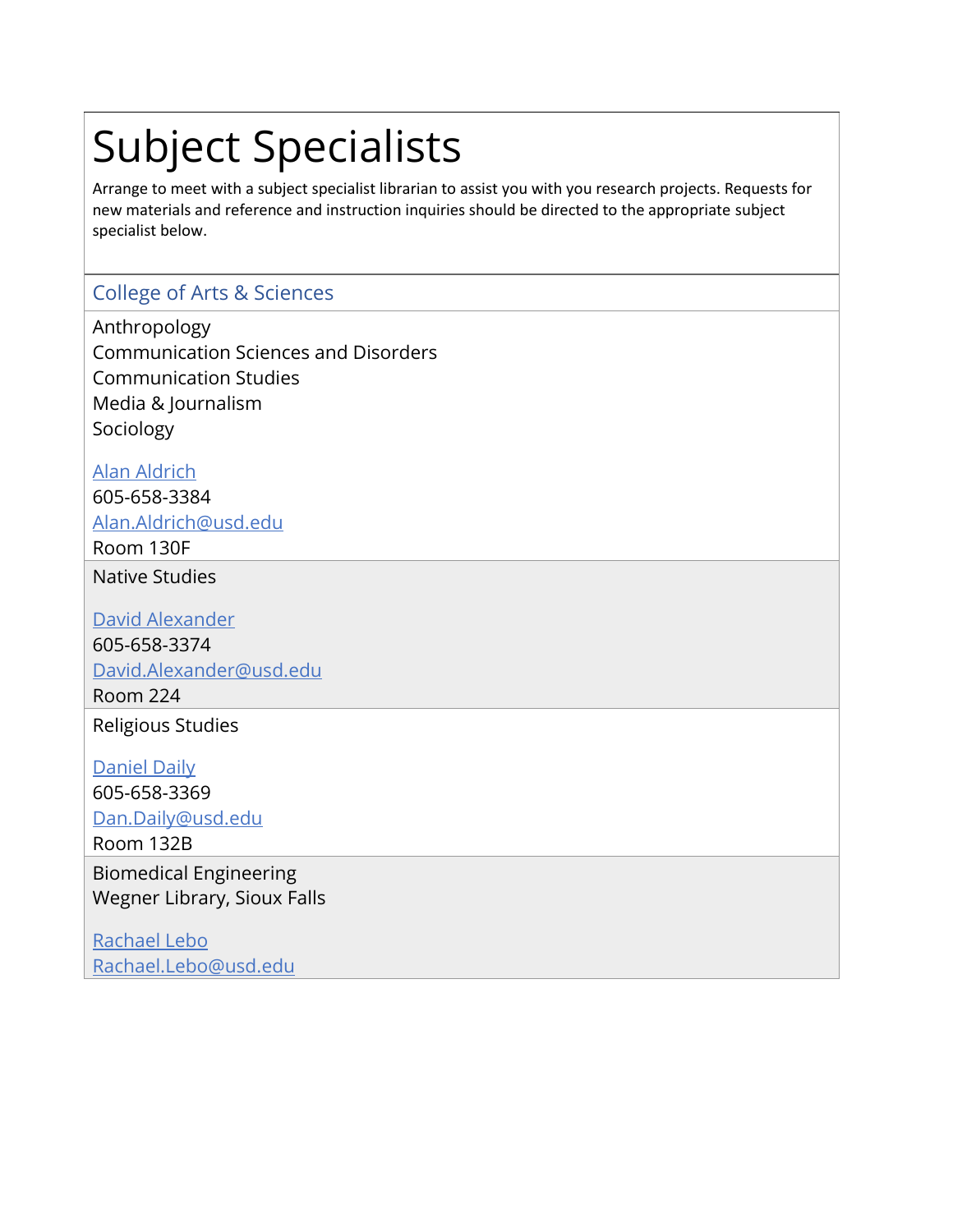#### History English

[Michael Seminara](https://www.usd.edu/research-and-faculty/faculty-and-staff/michael-seminara) 605-658-3379 [Michael.Seminara@usd.edu](mailto:Michael.Seminara@usd.edu)

Room 305A

Biology **Chemistry** Physics Sustainability and Environment Wegner Library, Sioux Falls

[Anna Simonson](https://www.usd.edu/research-and-faculty/faculty-and-staff/anna-simonson)

605-357-1400 [Anna.Simonson@usd.edu](mailto:Anna.Simonson@usd.edu) Criminal Justice Studies Political Science

Psychology

[Stephen Johnson](https://www.usd.edu/research-and-faculty/faculty-and-staff/skjohnso) 605-658-3387

[Stephen.Johnson@usd.edu](mailto:Stephen.Johnson@usd.edu) Room 130C **Linguistics** Modern Languages Women, Gender and Sexuality Studies

English General-Education Writing Courses

#### [Carol Leibiger](https://www.usd.edu/research-and-faculty/faculty-and-staff/cleibige)

605-658-3383 [C.Leibiger@usd.edu](mailto:C.Leibiger@usd.edu) Room 130B Computer Science Mathematics Philosophy

[Kathleen McElhinney](https://www.usd.edu/research-and-faculty/faculty-and-staff/kathleen-mcelhinney) 605-658-3370 [Kathleen.McElhinney@usd.edu](mailto:Kathleen.McElhinney@usd.edu) Room 130E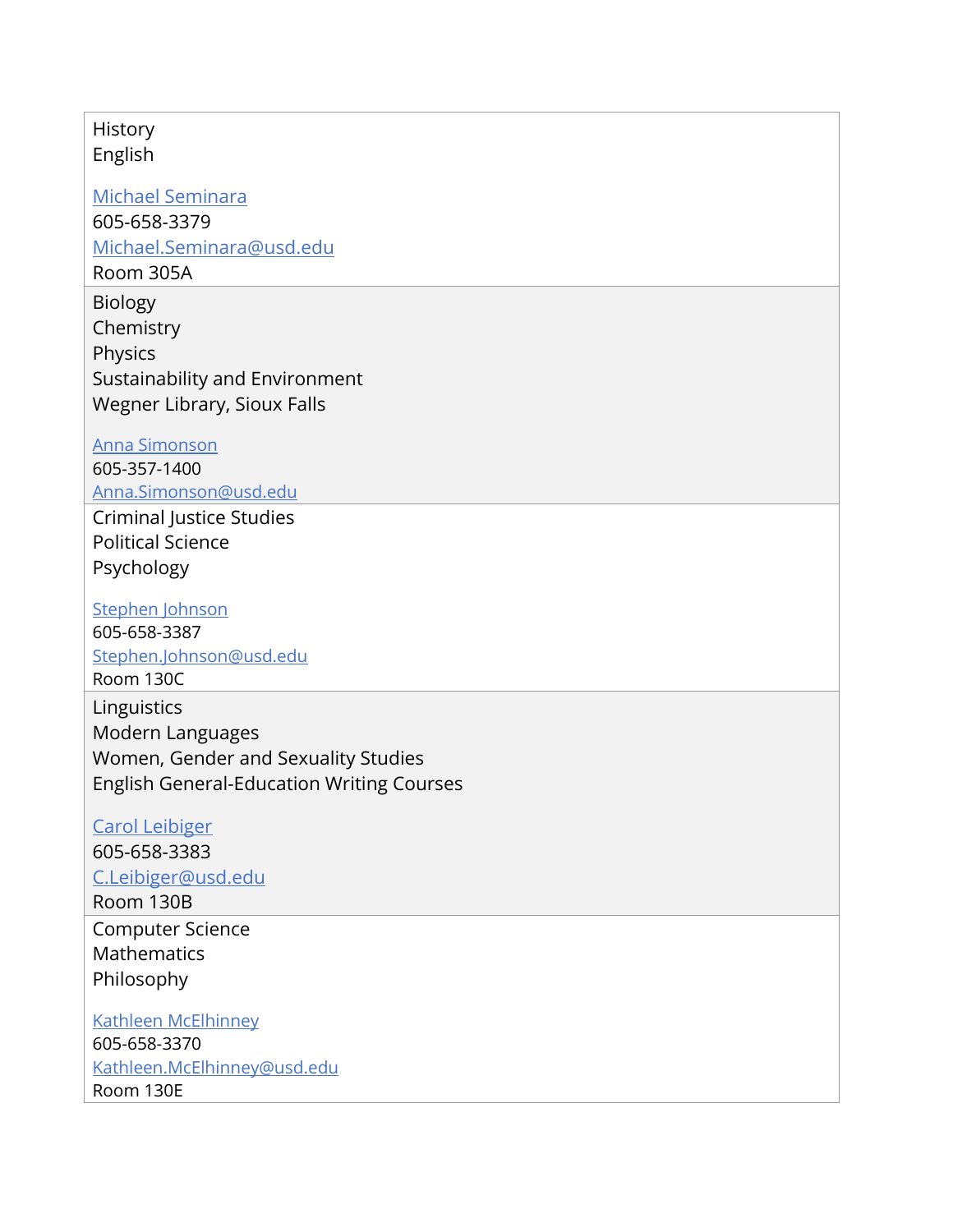# Sanford School of Medicine and School of Health Sciences

M.D. Program Dental Hygiene Wegner Library, Sioux Falls

## [Rachael Lebo](https://www.usd.edu/research-and-faculty/faculty-and-staff/rachael-lebo)

[Rachael.Lebo@usd.edu](mailto:Rachael.Lebo@usd.edu)

M.D. Program Nursing (graduate) School of Health Sciences Social Work Wegner Library, Sioux Falls

## [Layal Hneiny](https://www.usd.edu/research-and-faculty/faculty-and-staff/layal-hneiny)

#### [Layal.Hneiny@usd.edu](mailto:Layal.Hneiny@usd.edu)

Basic Biomedical Sciences Health Sciences M.D. Program Nursing (undergraduate) Occupational Therapy Physical Therapy Physician Assistant Public Health

#### [Timmi Johnson](https://www.usd.edu/research-and-faculty/faculty-and-staff/timmi-johnson)

605-658-3389

[Timmi.Johnson@usd.edu](mailto:Timmi.Johnson@usd.edu) Room 131B

Basic Biomedical Sciences Addiction Studies Medical Laboratory Science Wegner Library, Sioux Falls

[Anna Simonson](https://www.usd.edu/research-and-faculty/faculty-and-staff/anna-simonson) 605-357-1400 [Anna.Simonson@usd.edu](mailto:Anna.Simonson@usd.edu)

M.D. Program Wegner Library, Sioux Falls [Shelie Vacek](https://www.usd.edu/research-and-faculty/faculty-and-staff/shelie-farrand)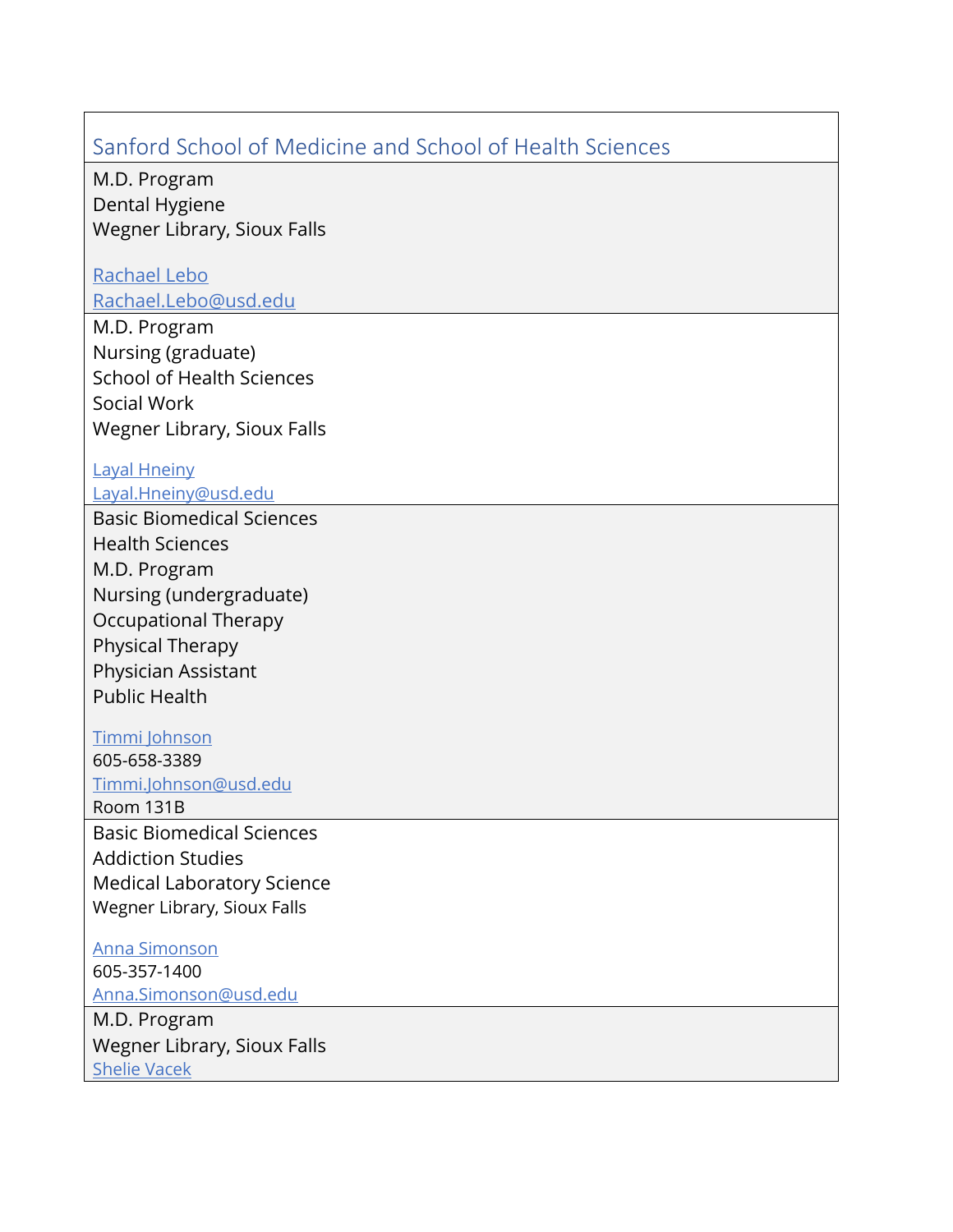#### 605-357-1319 [Shelie.Vacek@usd.edu](mailto:Shelie.Vacek@usd.edu)

Wegner Library, Sioux Falls

[Anna Gieschen](https://www.usd.edu/research-and-faculty/faculty-and-staff/agiesche) 605-357-1519 [Anna.Gieschen@usd.edu](mailto:Anna.Gieschen@usd.edu)

## Beacom School of Business

[Stephen Johnson](https://www.usd.edu/research-and-faculty/faculty-and-staff/skjohnso) 605-658-3387 [Stephen.Johnson@usd.edu](mailto:Stephen.Johnson@usd.edu) Room 130C

# School of Education

Curriculum and Instruction [David Alexander](https://www.usd.edu/research-and-faculty/faculty-and-staff/dlalexan) 605-658-3374 [David.Alexander@usd.edu](mailto:David.Alexander@usd.edu) Room 224 Teacher Residency in Education [David Alexander](https://www.usd.edu/research-and-faculty/faculty-and-staff/dlalexan) 605-658-3374 [David.Alexander@usd.edu](mailto:David.Alexander@usd.edu) Room 224 Educational Administration [Stephen Johnson](https://www.usd.edu/research-and-faculty/faculty-and-staff/skjohnso) 605-658-3387 [Stephen.Johnson@usd.edu](mailto:Stephen.Johnson@usd.edu) Room 130C Kinesiology and Sport Management [Timmi Johnson](https://www.usd.edu/research-and-faculty/faculty-and-staff/timmi-johnson) 605-658-3389 [Timmi.Johnson@usd.edu](mailto:Timmi.Johnson@usd.edu) Room 131B Counseling and Psychology [Carol Leibiger](https://www.usd.edu/research-and-faculty/faculty-and-staff/cleibige) 605-658-3383 [C.Leibiger@usd.edu](mailto:C.Leibiger@usd.edu) Room 130B